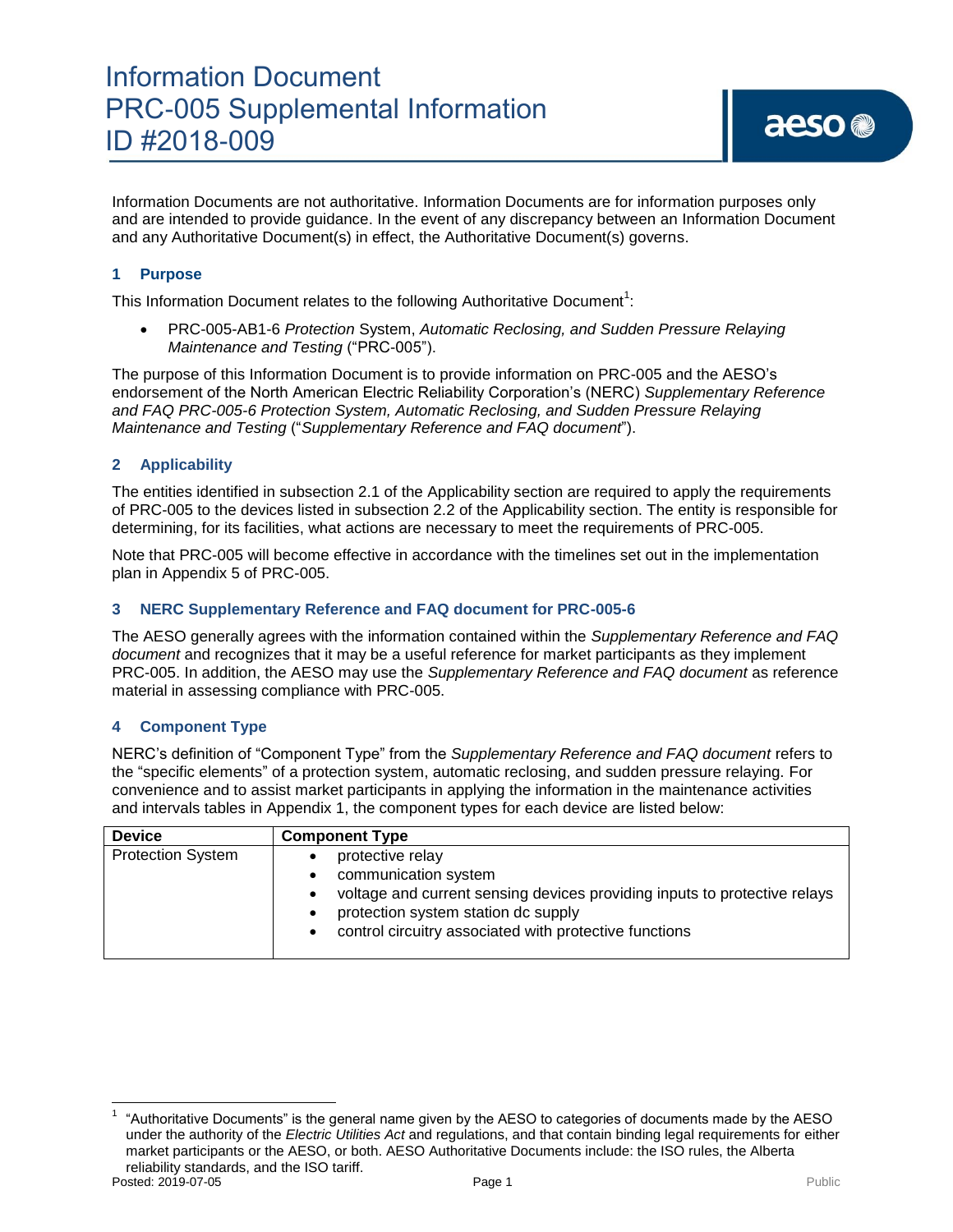### Information Document PRC-005 Supplemental Information ID #2018-009

## aeso<sup>®</sup>

| <b>Automatic Reclosing</b> | reclosing relay<br>supervisory relay(s) or function(s) – relay(s) or function(s) that perform<br>voltage and/or sync check functions that enable or disable operation of<br>the reclosing relay<br>voltage sensing devices associated with the supervisory relay(s) or<br>function(s)<br>control circuitry associated with the reclosing relay or supervisory<br>$relay(s)$ or function(s) |
|----------------------------|--------------------------------------------------------------------------------------------------------------------------------------------------------------------------------------------------------------------------------------------------------------------------------------------------------------------------------------------------------------------------------------------|
| Sudden Pressure<br>Relay   | fault pressure relay<br>control circuitry associated with a fault pressure relay                                                                                                                                                                                                                                                                                                           |

The AESO notes that PRC-005 splits Table 5 of Appendix 1 of the NERC standard into two tables, one for each component type.

#### **5 Clarification of Other Terms Used in PRC-005**

The AESO encourages market participants to consult NERC's definitions of the following terms in the *Supplementary Reference and FAQ document* when implementing PRC-005:

- Protection system maintainence program
	- o Verify
	- o Monitor
	- o Test
	- o Inspect
	- o Calibrate
- Component
- Countable Event
- Automatic Reclosing
- Sudden Pressure Relaying

#### **6 Cross Reference Table**

The following table cross-references the content of the applicability section in the Alberta reliability standard with the corresponding section of the NERC standard to assist with finding related information in the *NERC Supplementary Reference and FAQ document* for PRC-005-6.

| <b>PRC-005-AB1-6</b>                                                                                                                                                     | <b>NERC PRC-005-6</b>                                                                                                                                                    |  |
|--------------------------------------------------------------------------------------------------------------------------------------------------------------------------|--------------------------------------------------------------------------------------------------------------------------------------------------------------------------|--|
| 2.1(a) the legal owner of a transmission facility;                                                                                                                       | 3.1.1 Transmission Owner                                                                                                                                                 |  |
|                                                                                                                                                                          | 3.1.3 Distribution Provider                                                                                                                                              |  |
| 2.1(b) the legal owner of a generating unit;                                                                                                                             | 3.1.2 Generator Owner                                                                                                                                                    |  |
| 2.1(c) the legal owner of an aggregated generating<br>facility.                                                                                                          |                                                                                                                                                                          |  |
| 2.2(a) protection systems and sudden pressure<br>relays that are installed for the purpose of detecting<br>faults on system elements as identified in section<br>$2.1$ ; | 4.2.1 Protection Systems and Sudden Pressure<br>Relaying that are installed for the purpose of<br>detecting Faults on BES Elements (lines, buses,<br>transformers, etc.) |  |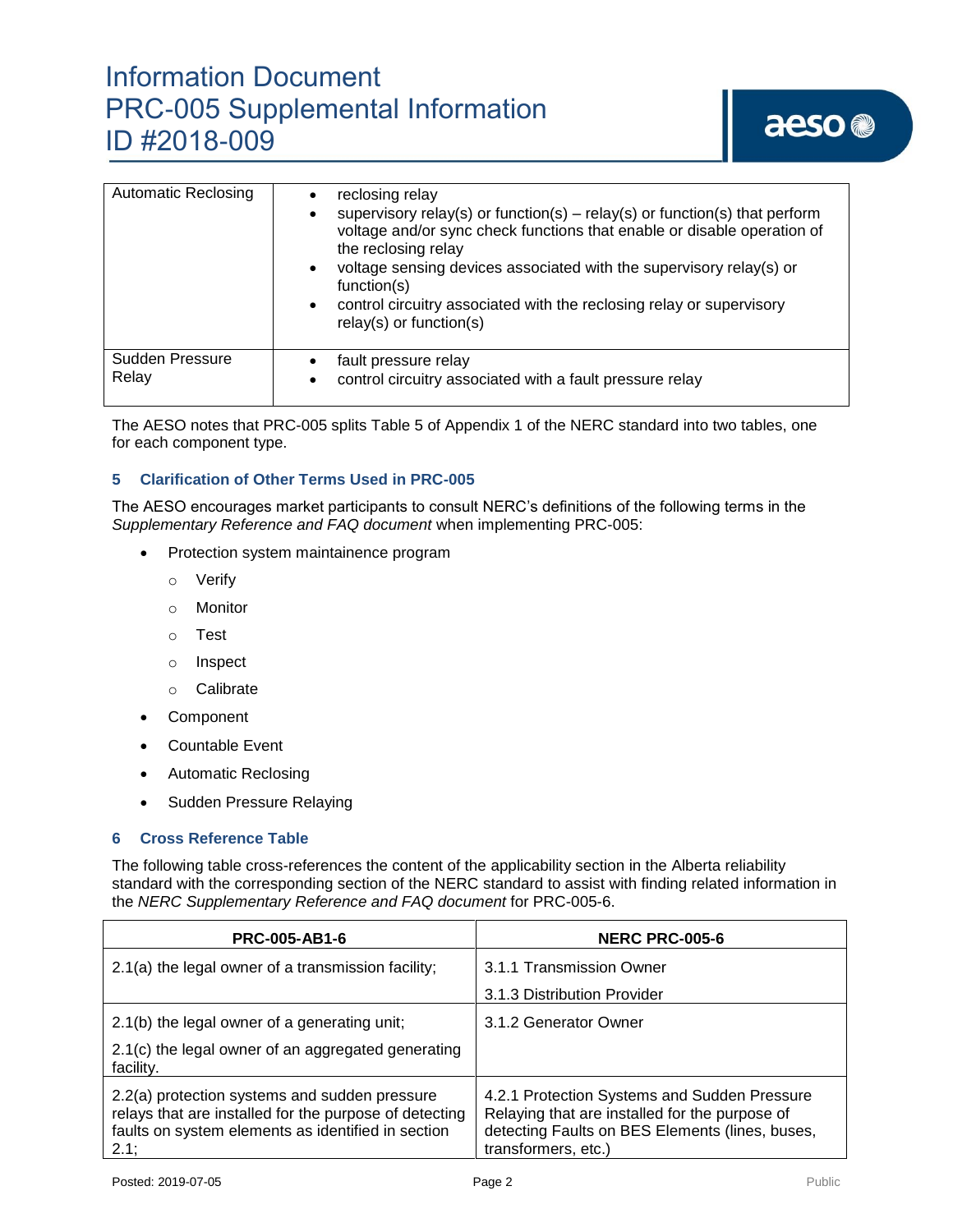### Information Document PRC-005 Supplemental Information ID #2018-009

| PRC-005-AB1-6                                                                                                                                                                                                                                                                                                                                                                                                                                                                                                                                                                                                 | <b>NERC PRC-005-6</b>                                                                                                                                                                                                                                                                                                                                                                                                                                                                                                                                                                                                                                                                                   |
|---------------------------------------------------------------------------------------------------------------------------------------------------------------------------------------------------------------------------------------------------------------------------------------------------------------------------------------------------------------------------------------------------------------------------------------------------------------------------------------------------------------------------------------------------------------------------------------------------------------|---------------------------------------------------------------------------------------------------------------------------------------------------------------------------------------------------------------------------------------------------------------------------------------------------------------------------------------------------------------------------------------------------------------------------------------------------------------------------------------------------------------------------------------------------------------------------------------------------------------------------------------------------------------------------------------------------------|
| 2.2(b) protection systems used for the ISO's<br>underfrequency load shedding program;                                                                                                                                                                                                                                                                                                                                                                                                                                                                                                                         | 4.2.2 Protection Systems used for underfrequency<br>load-shedding systems installed per ERO<br>underfrequency load-shedding requirements.                                                                                                                                                                                                                                                                                                                                                                                                                                                                                                                                                               |
| 2.2(c) protection systems used for undervoltage<br>load shed systems installed to prevent system<br>voltage collapse or voltage instability for the<br>reliability of the interconnected electric system;                                                                                                                                                                                                                                                                                                                                                                                                     | 4.2.3 Protection Systems used for undervoltage<br>load-shedding systems installed to prevent system<br>voltage collapse or voltage instability for BES<br>reliability.                                                                                                                                                                                                                                                                                                                                                                                                                                                                                                                                  |
| 2.2(d) protection systems installed as a remedial<br>action scheme for the reliability of the<br>interconnected electric system                                                                                                                                                                                                                                                                                                                                                                                                                                                                               | 4.2.4 Protection Systems installed as a Remedial<br>Action Scheme (RAS) for BES reliability.                                                                                                                                                                                                                                                                                                                                                                                                                                                                                                                                                                                                            |
| 2.2(e)<br>protection systems and sudden pressure<br>relaying for generating units, including:<br>protection systems that act to trip the<br>(i)<br>generating unit either directly or via<br>lockout or auxiliary tripping relays;<br>(ii) protection systems and sudden<br>pressure relaying for generating unit<br>step-up transformers; and<br>(iii) protection systems and sudden<br>pressure relaying for station service or<br>excitation transformers connected to<br>the generating unit bus, that act to trip<br>the generating unit either directly or via<br>lockout or tripping auxiliary relays; | 4.2.5 Protection Systems and Sudden Pressure<br>Relaying for generator Facilities that are part<br>of the BES, except for generators identified<br>through Inclusion I4 of the BES definition,<br>including:<br>4.2.5.1 Protection Systems that act to trip the<br>generator either directly or via lockout<br>or auxiliary tripping relays.<br>4.2.5.2 Protection Systems and Sudden<br>Pressure Relaying for generator step-<br>up transformers for generators that<br>are part of the BES.<br>4.2.5.3 Protection Systems and Sudden<br>Pressure Relaying for station service<br>or excitation transformers connected<br>to the generator bus of generators<br>which are part of the BES, that act to |
| 2.2(f)<br>protection systems and sudden pressure<br>relaying for aggregated generating facilities<br>from and including the collector bus to a<br>common point of connection at 100kV or<br>above;                                                                                                                                                                                                                                                                                                                                                                                                            | trip the generator either directly or via<br>lockout or tripping auxiliary relays.<br>4.2.6 Protection Systems and Sudden Pressure<br>Relaying for the following BES generator<br>Facilities for dispersed power producing<br>resources identified through Inclusion I4 of<br>the BES definition:<br>4.2.6.1 Protection Systems and Sudden<br>Pressure Relaying for Facilities used<br>in aggregating dispersed BES                                                                                                                                                                                                                                                                                     |
|                                                                                                                                                                                                                                                                                                                                                                                                                                                                                                                                                                                                               | generation from the point where those<br>resources aggregate to greater than<br>75 MVA to a common point of<br>connection at 100kV or above.                                                                                                                                                                                                                                                                                                                                                                                                                                                                                                                                                            |